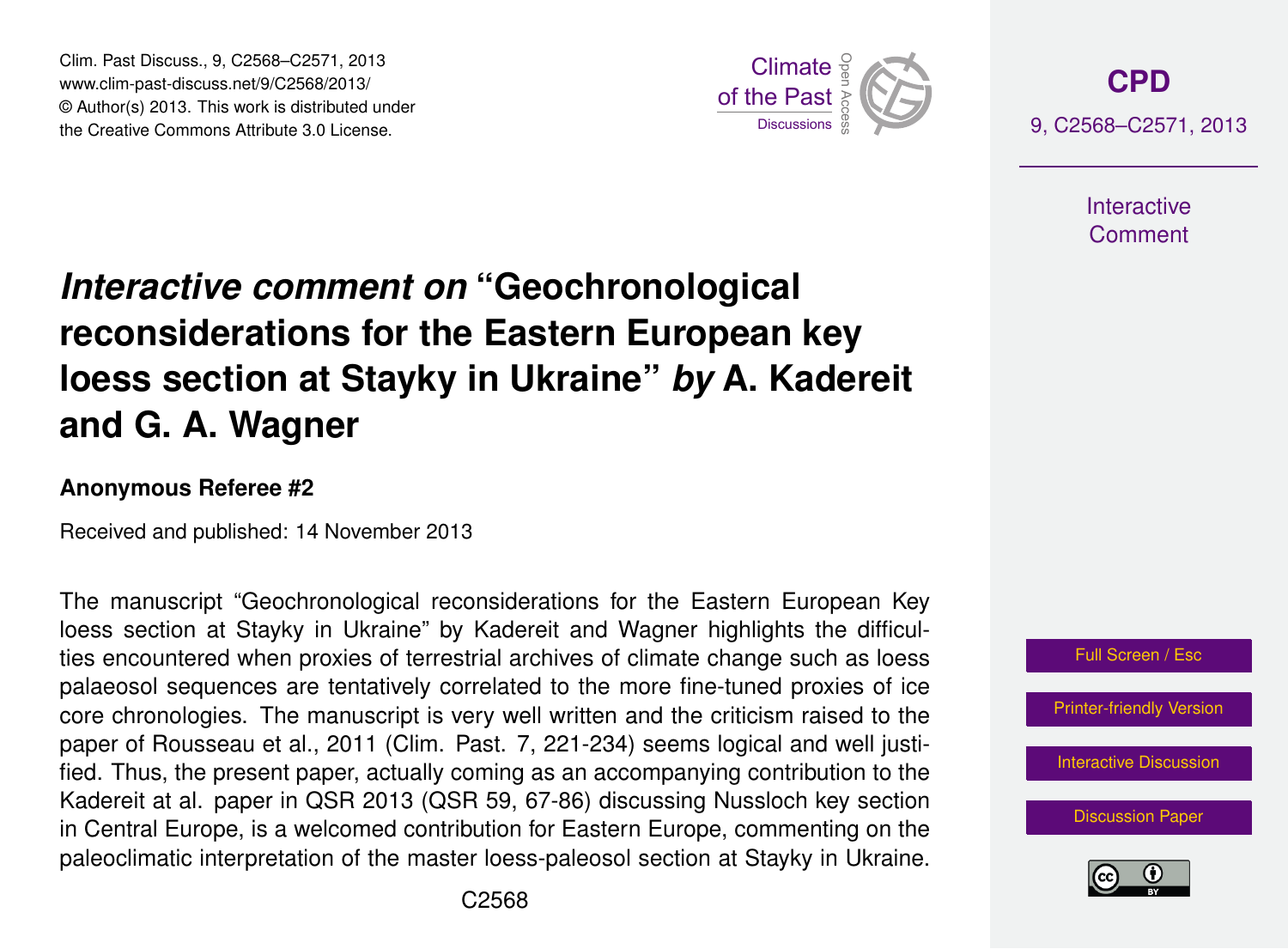For the Nussloch site, Kadereit et al., 2013 (QSR 59, 67-86) showed that a correlation of Lohne soil with GIS 8 can be excluded and extrapolate their finds to Vytachiv soil, previously correlated by Rousseau to GIS 8. The authors tend to correlate the formation of this paleosoil to earlier Greenland Interstadials, most likely to GIS 5. The comparison of the IRSL ages quoted by Rousseau et al., 2011 (Clim. Past. 7, 221-234) with the different global ice-core scales available, especially with the nowadays golden standard NGRIP\_GICC05 presented by Kadereit and Wagner looks very convincing, regardless of the fact that the authors argue themselves that "it does not seem wise to obtrude marine and ice-core schemes onto terrestrial archives". Also, the authors argue that the inherent weakness in event stratigraphy between loess paleosol records lies in the visual correlation of records and recommend " a priori placement of time markers and the application of computer-aided time-series analyses" in order to overcome this limitation. The reviewer agrees well with these statements as well as the general logic of the manuscript. At the same time however, the reviewer strongly beliefs that both manuscripts share a common weakness, namely the lack of well dated absolute markers. Thus, my major comment regards the IRSL chronology itself. The IRSL ages presented by Rousseau et al., 2011 (Clim. Past. 7, 221-234), may in the reviewer's opinions held more tribulations than pointed out by Kadereit and Wagner in the present manuscript. The reviewer does not intend to infer that applying MAAD – IRSL techniques, which are considered obsolete, should lead to incorrect ages. These techniques may lead to correct ages, but form the information available in Rousseau et al., 2011 (Clim. Past. 7, 221-234), one could never tell whether this is the case or not. Many questions could be raised regarding the luminescence methodology implied by that study, out of which the most important addresses whether fading tests have been carried out or not. If these samples have not been monitored for fading, than, the reviewer highly doubts they are the most reliable chronometric information attainable. Anomalous fading may not be ubiquitous, but is certainly very common, and highly likely when working on a polymineral fraction. The fact that the study of Lomax et al., 2013, QI in press, presents ages obtained without a fading correction us-

9, C2568–C2571, 2013

**Interactive Comment** 

Full Screen / Esc

[Printer-friendly Version](http://www.clim-past-discuss.net/9/C2568/2013/cpd-9-C2568-2013-print.pdf)

[Interactive Discussion](http://www.clim-past-discuss.net/9/2629/2013/cpd-9-2629-2013-discussion.html)

[Discussion Paper](http://www.clim-past-discuss.net/9/2629/2013/cpd-9-2629-2013.pdf)

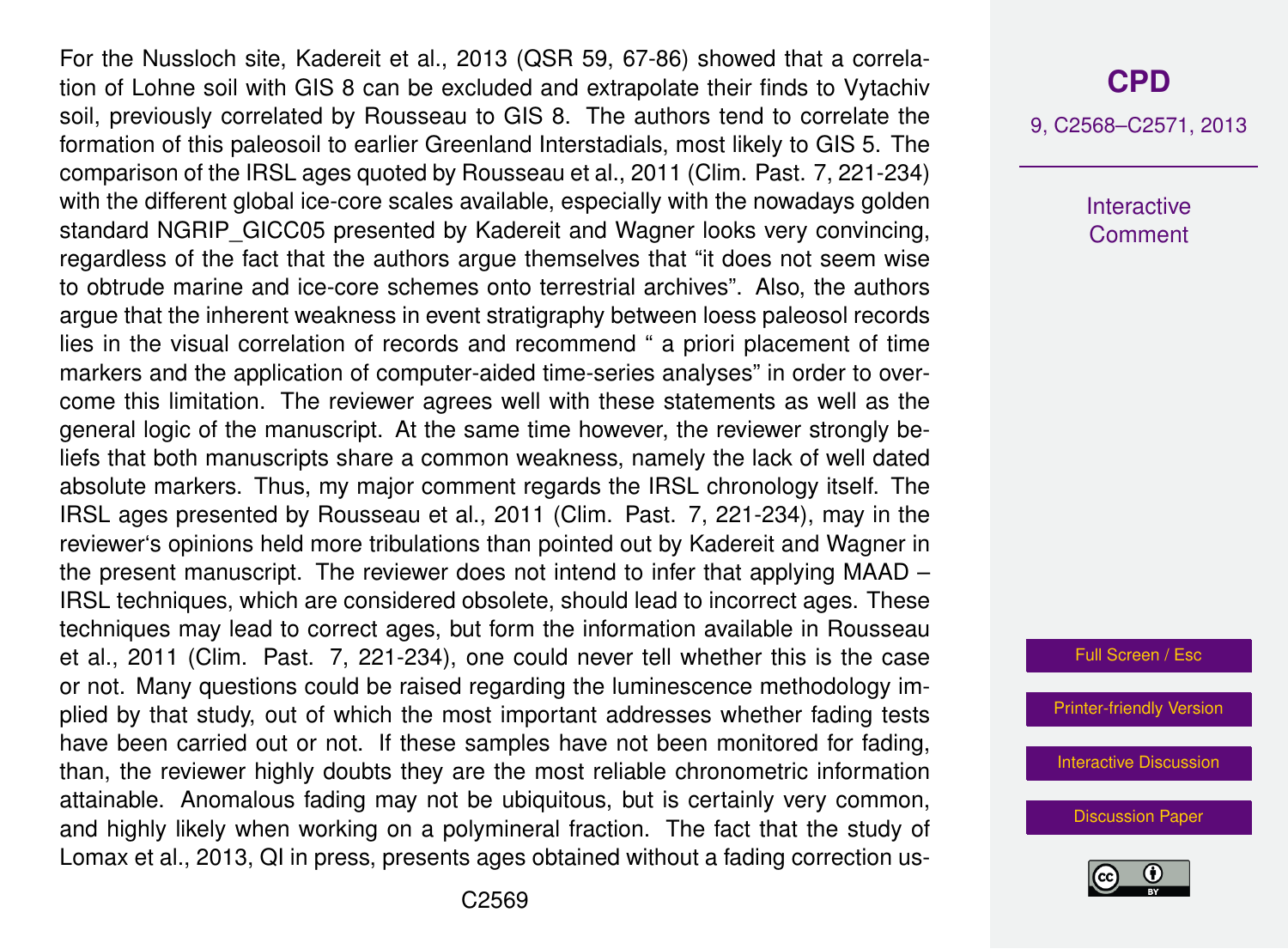ing IRSL that fit within error limits the ages obtained using SAR-OSL on fine quartz at Krems-Wachtberg is under no circumstances an argument solid enough to be applied to Stayky. It should be taken into account that even in the study of Lomax et al., 2013, QI in press, an age underestimation can be noticed, while Schmidt at al., 2010 (QG 5, 137-142) and Stevens et al., 2011 (QSR 30, 662-681) present significant fading rates for polymineral fine grains of Serbian loess (g2days around 3 %/decade). In the case of Romanian loess Vasiliniuc et al., 2012 (QI 293, 15-21) calculated an average (on 71 aliquots) g2days of about 4% per decade for IRSL signals of polymineral fine grains. In the reviewer's opinion, the argument presented by Kadereit that "it would need a severe underestimation of at least ca 2.5 ka. . .or even 5.5 ka (1 sigma error bar) to justify on grounds of chronometry a matching of the Vytachiv Soil with GIS 8. Hypothesizing such a large age-underestimation would outrange the . . .results at Krems-Wachtberg" is not solid enough. For an age of 30 ka, a correction of 5 ka can be easily obtained in the case of a fading rate even lower than the usually reported 2-4% per decade on loess studies in Central and Eastern Europe (see for example Schmidt at al., 2010 (QG 5, 137-142), Stevens et al. 2011, (QSR 30, 662-681), Thiel et al., 2011 (QI 234, 23-31), Vasiliniuc et al., 2012 (QI 293, 15-21) as well as China Buylaert et al., 2007 (QG 2, 9-14). Indeed, Lomax et al., 2013, QI in press, comment that the magnitude of the observed fading can depend on the detection window, although they admit that this deserves more investigation in order to be proven. Unfortunately, one can only guess the detection window employed in the IRSL investigations of Rousseau et al., 2011 (Clim. Past. 7, 221-234). I think that Kadereit and Wagner should take this information into consideration, and discuss this possibility in more detail. Also, I suggest that the authors present a stratigraphic diagram of Stayky section along with Nussloch and maybe Schwalbenberg II as well. It is very difficult for a reader that is not very well familiarized to the particular names of all the pedostatigraphic markers mentioned to follow the text without such a diagram. All in all, the present article brings an important contribution in correlating loess-palaeosol section in Western and Eastern Europe and presents a solid analysis of the possibilities of correlating rapid climatic events recorded

## **[CPD](http://www.clim-past-discuss.net)**

9, C2568–C2571, 2013

Interactive **Comment** 

Full Screen / Esc

[Printer-friendly Version](http://www.clim-past-discuss.net/9/C2568/2013/cpd-9-C2568-2013-print.pdf)

[Interactive Discussion](http://www.clim-past-discuss.net/9/2629/2013/cpd-9-2629-2013-discussion.html)

[Discussion Paper](http://www.clim-past-discuss.net/9/2629/2013/cpd-9-2629-2013.pdf)